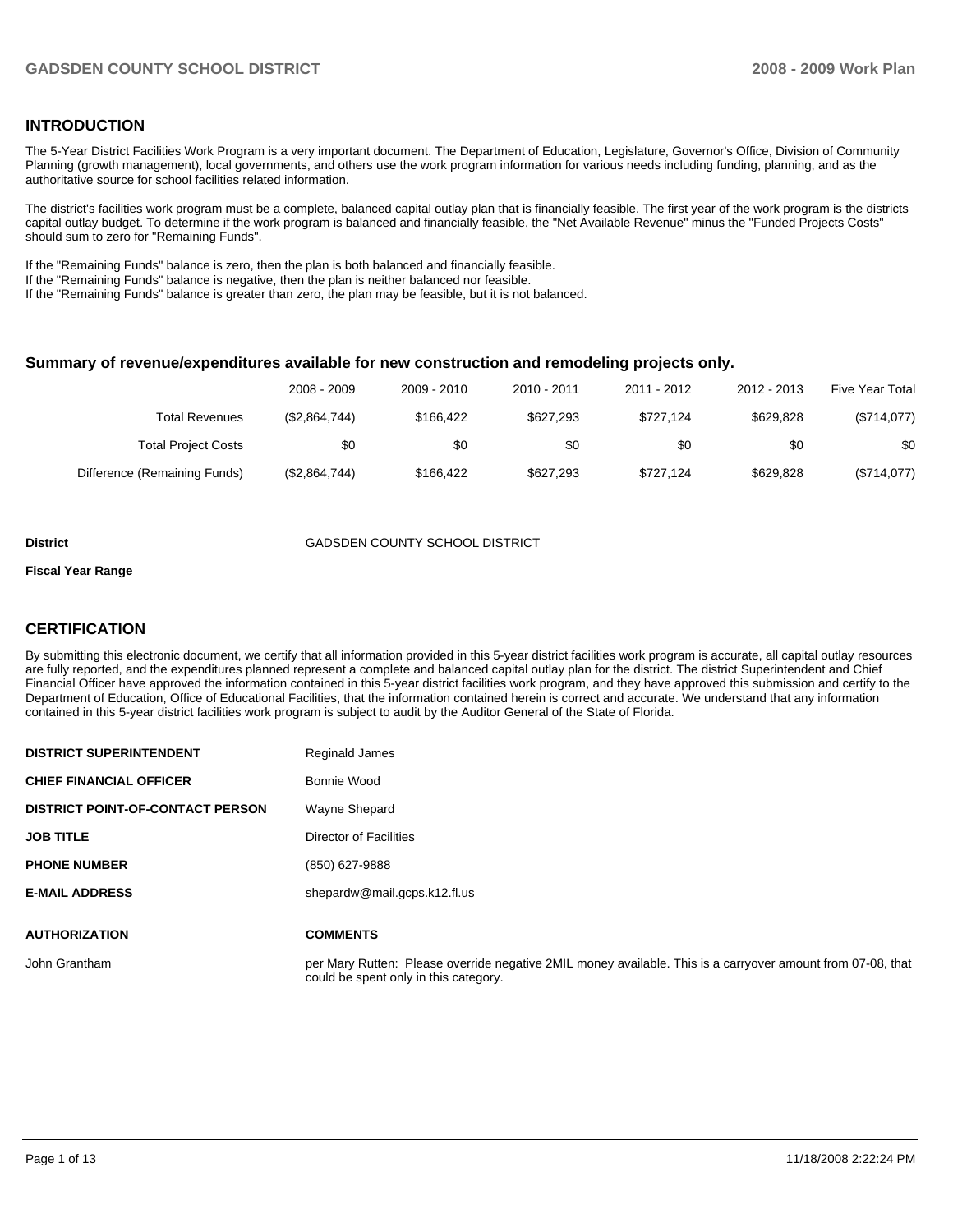# **Expenditures**

#### **Expenditure for Maintenance, Repair and Renovation from 2-Mills and PECO**

Annually, prior to the adoption of the district school budget, each school board must prepare a tentative district facilities work program that includes a schedule of major repair and renovation projects necessary to maintain the educational and ancillary facilities of the district.

| Item                                                                                                                                                                                             | 2008 - 2009<br><b>Actual Budget</b>                                                | 2009 - 2010<br>Projected | 2010 - 2011<br>Projected | 2011 - 2012<br>Projected | 2012 - 2013<br>Projected | <b>Total</b> |  |  |  |  |  |
|--------------------------------------------------------------------------------------------------------------------------------------------------------------------------------------------------|------------------------------------------------------------------------------------|--------------------------|--------------------------|--------------------------|--------------------------|--------------|--|--|--|--|--|
| <b>HVAC</b>                                                                                                                                                                                      | \$112,000                                                                          | \$75,000                 | \$50,000                 | \$50,000                 | \$50,000                 | \$337,000    |  |  |  |  |  |
| CARTER-PARRAMORE ALTERNATIVE SCHOOL, GREENSBORO ELEMENTARY SCHOOL (NEW), GRETNA ELEMENTARY, HAVANA<br>Locations:<br>MIDDLE (NEW), JAMES A SHANKS MIDDLE SCHOOL, M D WALKER ADMINISTRATIVE CENTER |                                                                                    |                          |                          |                          |                          |              |  |  |  |  |  |
| Flooring                                                                                                                                                                                         | \$120,000                                                                          | \$100,000                | \$75,000                 | \$50,000                 | \$50,000                 | \$395,000    |  |  |  |  |  |
| Locations:                                                                                                                                                                                       | CHATTAHOOCHEE ELEMENTARY, GEORGE W MUNROE ELEMENTARY, JAMES A SHANKS MIDDLE SCHOOL |                          |                          |                          |                          |              |  |  |  |  |  |
| Roofing                                                                                                                                                                                          | \$100.000                                                                          | \$75,000                 | \$50,000                 | \$50,000                 | \$40,000                 | \$315,000    |  |  |  |  |  |
| GREENSBORO ELEMENTARY SCHOOL (NEW), HAVANA ELEMENTARY<br>Locations:                                                                                                                              |                                                                                    |                          |                          |                          |                          |              |  |  |  |  |  |
| Safety to Life                                                                                                                                                                                   | \$10,000                                                                           | \$85,000                 | \$75,000                 | \$25,000                 | \$30,000                 | \$225,000    |  |  |  |  |  |
| GADSDEN TECHNICAL INSTITUTE, JAMES A SHANKS MIDDLE SCHOOL, WEST GADSDEN HIGH SCHOOL (NEW)<br>Locations:                                                                                          |                                                                                    |                          |                          |                          |                          |              |  |  |  |  |  |
| Fencing                                                                                                                                                                                          | \$10,000                                                                           | \$15,000                 | \$0                      | \$0                      | \$0                      | \$25,000     |  |  |  |  |  |
| JAMES A SHANKS MIDDLE SCHOOL<br>Locations:                                                                                                                                                       |                                                                                    |                          |                          |                          |                          |              |  |  |  |  |  |
| Parking                                                                                                                                                                                          | \$84,000                                                                           | \$25,000                 | \$25,000                 | \$25,000                 | \$25,000                 | \$184,000    |  |  |  |  |  |
| CARTER-PARRAMORE ALTERNATIVE SCHOOL, EAST GADSDEN HIGH SCHOOL, GEORGE W MUNROE ELEMENTARY<br>Locations:                                                                                          |                                                                                    |                          |                          |                          |                          |              |  |  |  |  |  |
| Electrical                                                                                                                                                                                       | \$80,000                                                                           | \$30,000                 | \$20,000                 | \$10,000                 | \$25,000                 | \$165,000    |  |  |  |  |  |
| CARTER-PARRAMORE ALTERNATIVE SCHOOL<br>Locations:                                                                                                                                                |                                                                                    |                          |                          |                          |                          |              |  |  |  |  |  |
| Fire Alarm                                                                                                                                                                                       | \$20,000                                                                           | \$5,000                  | \$0                      | \$0                      | \$30.000                 | \$55,000     |  |  |  |  |  |
| Locations: HAVANA ELEMENTARY                                                                                                                                                                     |                                                                                    |                          |                          |                          |                          |              |  |  |  |  |  |
| Telephone/Intercom System                                                                                                                                                                        | \$10,000                                                                           | \$0                      | \$0                      | \$0                      | \$0                      | \$10,000     |  |  |  |  |  |
| Locations: HAVANA ELEMENTARY                                                                                                                                                                     |                                                                                    |                          |                          |                          |                          |              |  |  |  |  |  |
| <b>Closed Circuit Television</b>                                                                                                                                                                 | \$0                                                                                | \$0                      | \$0                      | \$0                      | \$0                      | \$0          |  |  |  |  |  |
| Locations: No Locations for this expenditure.                                                                                                                                                    |                                                                                    |                          |                          |                          |                          |              |  |  |  |  |  |
| Paint                                                                                                                                                                                            | \$105,000                                                                          | \$100.000                | \$0                      | \$0                      | \$0                      | \$205,000    |  |  |  |  |  |
| GADSDEN TECHNICAL INSTITUTE, HAVANA ELEMENTARY, SAINT JOHNS ELEMENTARY<br>Locations:                                                                                                             |                                                                                    |                          |                          |                          |                          |              |  |  |  |  |  |
| Maintenance/Repair                                                                                                                                                                               | \$0                                                                                | \$0                      | \$0                      | \$0                      | \$0                      | \$0          |  |  |  |  |  |
| Locations: No Locations for this expenditure.                                                                                                                                                    |                                                                                    |                          |                          |                          |                          |              |  |  |  |  |  |
| <b>Sub Total:</b>                                                                                                                                                                                | \$651,000                                                                          | \$510,000                | \$295,000                | \$210,000                | \$250,000                | \$1,916,000  |  |  |  |  |  |
|                                                                                                                                                                                                  |                                                                                    |                          |                          |                          |                          |              |  |  |  |  |  |

| IPECO Maintenance Expenditures | \$532,035 | \$638,933  | \$855,120      | \$808,888      | \$806,064   | \$3,641,040   |
|--------------------------------|-----------|------------|----------------|----------------|-------------|---------------|
| Two Mill Sub Total:            | \$143.965 | (S118,933) | $(\$550, 120)$ | $($ \$588,888) | (\$546,064) | (\$1,660,040) |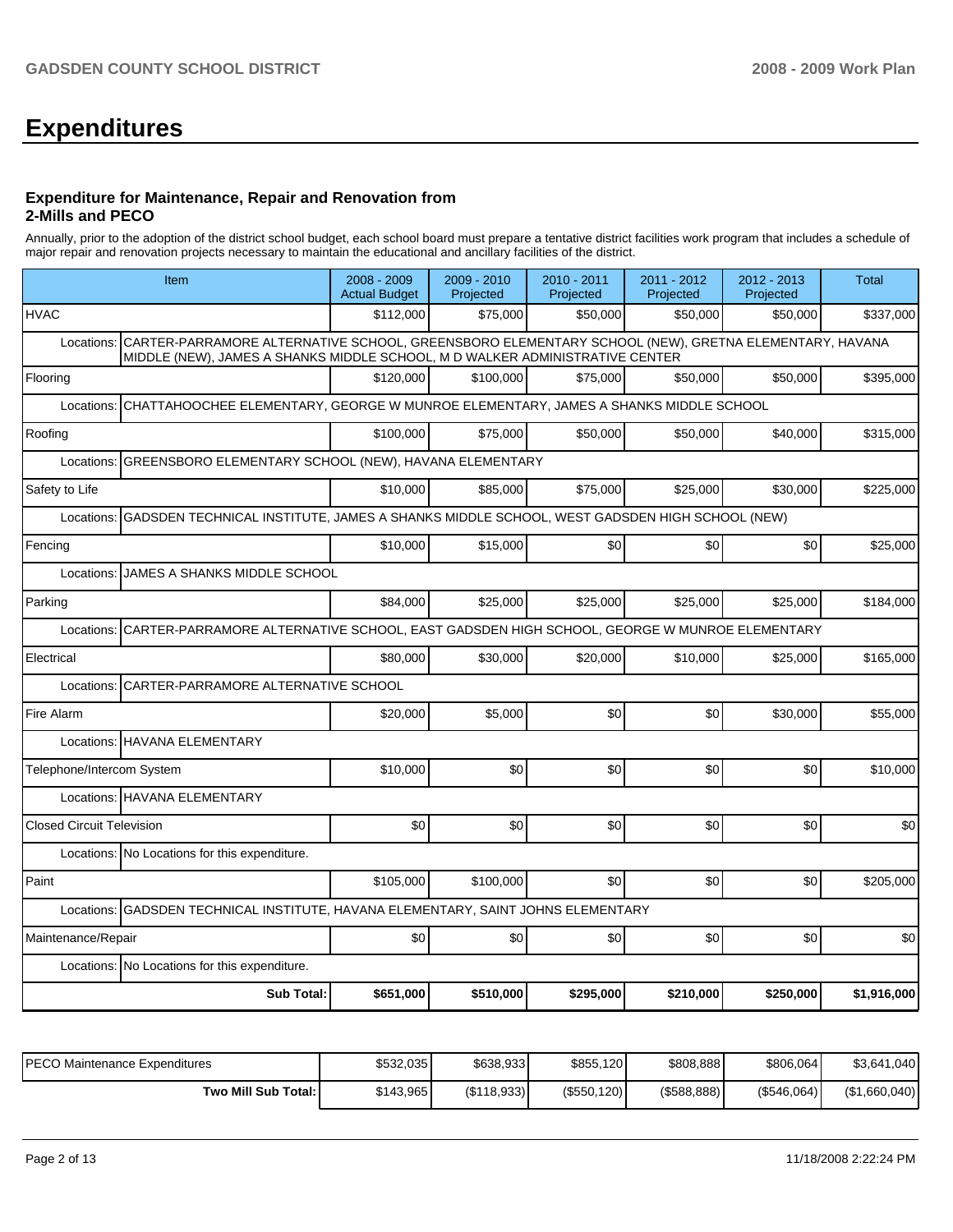|                                                                                                                                                                                                                                                                                                                        | Other Items                 | $2008 - 2009$<br><b>Actual Budget</b> | $2009 - 2010$<br>Projected | $2010 - 2011$<br>Projected | $2011 - 2012$<br>Projected | $2012 - 2013$<br>Projected | <b>Total</b> |  |  |
|------------------------------------------------------------------------------------------------------------------------------------------------------------------------------------------------------------------------------------------------------------------------------------------------------------------------|-----------------------------|---------------------------------------|----------------------------|----------------------------|----------------------------|----------------------------|--------------|--|--|
| Plumbing                                                                                                                                                                                                                                                                                                               |                             | \$15,000                              | \$0                        | <b>SO</b>                  | \$0                        | \$0 <sub>1</sub>           | \$15,000     |  |  |
|                                                                                                                                                                                                                                                                                                                        | Locations HAVANA ELEMENTARY |                                       |                            |                            |                            |                            |              |  |  |
| upgrade marker boards                                                                                                                                                                                                                                                                                                  |                             | \$10,000                              | \$10,000                   | \$10,000                   | \$10,000                   | \$10,000                   | \$50,000     |  |  |
| Locations   CARTER-PARRAMORE ALTERNATIVE SCHOOL, CHATTAHOOCHEE ELEMENTARY, GADSDEN ELEMENTARY MAGNET SCHOOL,<br>GADSDEN TECHNICAL INSTITUTE, GEORGE W MUNROE ELEMENTARY, GRETNA ELEMENTARY, HAVANA ELEMENTARY,<br>HAVANA MIDDLE (NEW), JAMES A SHANKS MIDDLE SCHOOL, SAINT JOHNS ELEMENTARY, STEWART STREET ELEMENTARY |                             |                                       |                            |                            |                            |                            |              |  |  |
|                                                                                                                                                                                                                                                                                                                        | Total:                      | \$676,000                             | \$520,000                  | \$305,000                  | \$220,000                  | \$260,000                  | \$1,981,000  |  |  |

# **Local Two Mill Expenditure For Maintenance, Repair and Renovation**

Anticipated expenditures expected from local funding sources over the years covered by the current work plan.

| <b>Item</b>                             | $2008 - 2009$<br><b>Actual Budget</b> | $2009 - 2010$<br>Projected | 2010 - 2011<br>Projected | 2011 - 2012<br>Projected | $2012 - 2013$<br>Projected | Total            |
|-----------------------------------------|---------------------------------------|----------------------------|--------------------------|--------------------------|----------------------------|------------------|
| Remaining Maint and Repair from 2 Mills | \$143,965                             | (\$118,933)                | (\$550, 120)             | (\$588,888)              | (\$546,064)                | (\$1,660,040)    |
| Maintenance/Repair Salaries             | \$700,000                             | \$0                        | \$0                      | \$0                      | \$0                        | \$700,000        |
| School Bus Purchases                    | \$1,250,000                           | \$0                        | \$0                      | \$0                      | \$0                        | \$1,250,000      |
| <b>Other Vehicle Purchases</b>          | \$250,000                             | \$0                        | \$0                      | \$0                      | \$0                        | \$250,000        |
| Capital Outlay Equipment                | \$700,000                             | \$0                        | \$0                      | \$0                      | \$0                        | \$700,000        |
| Rent/Lease Payments                     | \$0                                   | \$0                        | \$0                      | \$0                      | \$0                        | \$0              |
| ICOP Debt Service                       | \$0                                   | \$0                        | \$0                      | \$0                      | \$0                        | \$0              |
| Rent/Lease Relocatables                 | \$0                                   | \$0                        | \$0                      | \$0                      | \$0                        | \$0              |
| <b>Environmental Problems</b>           | \$0                                   | \$0                        | \$0                      | \$0                      | \$0                        | \$0              |
| ls.1011.14 Debt Service                 | \$0                                   | \$0                        | \$0                      | \$0                      | \$0                        | \$0              |
| <b>Special Facilities Account</b>       | \$0 <sub>1</sub>                      | \$0                        | \$0                      | \$0                      | \$0                        | \$0 <sub>1</sub> |
| <b>Local Expenditure Totals:</b>        | \$3,043,965                           | (\$118,933)                | (\$550, 120)             | (\$588,888)              | (\$546,064)                | \$1,239,960      |

# **Revenue**

# **2 Mill Revenue Source**

Schedule of Estimated Capital Outlay Revenue from each currently approved source which is estimated to be available for expenditures on the projects included in the tentative district facilities work program. All amounts are NET after considering carryover balances, interest earned, new COP's, 1011.14 and 1011.15 loans, etc. Districts cannot use 2-Mill funds for salaries except for those explicitly associated with maintenance/repair projects. (1011.71 (5), F.S.)

| <b>Item</b>                                                                       | Fund | $2008 - 2009$<br><b>Actual Value</b> | $2009 - 2010$<br>Projected | $2010 - 2011$<br>Projected | $2011 - 2012$<br>Projected | $2012 - 2013$<br>Projected | Total           |
|-----------------------------------------------------------------------------------|------|--------------------------------------|----------------------------|----------------------------|----------------------------|----------------------------|-----------------|
| (1) Non-exempt property<br>assessed valuation                                     |      | \$1,544,665,219                      | \$1,597,627,733            | \$1,706,076,320            | \$1,838,975,303            | \$1,958,251,728            | \$8,645,596,303 |
| $(2)$ The Millege projected for<br>discretionary capital outlay per<br>ls.1011.71 |      | 0.00                                 | 0.00                       | 0.00                       | 0.00                       | 0.00                       |                 |
| $(3)$ Full value of the 2-Mill<br>discretionary capital outlay per<br>ls.1011.71  |      | \$2,568,006                          | \$2,656,056                | \$2,836,352                | \$3,057,296                | \$3,255,593                | \$14,373,303    |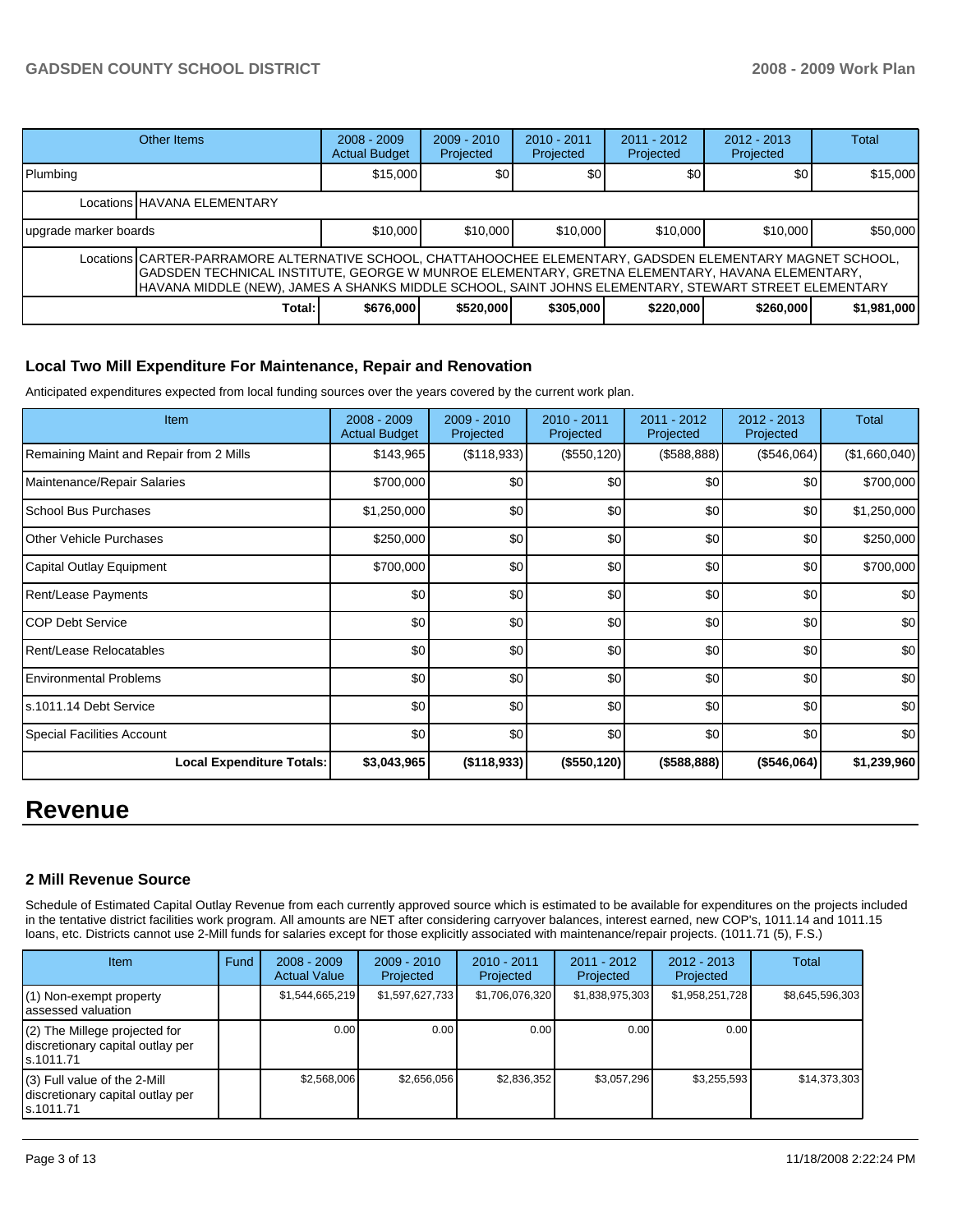| (4) Value of the portion of the 2-<br>Mills ACTUALLY levied | 370 | \$٥Ι        | υU          | \$0         | \$0         | \$0         | \$0          |
|-------------------------------------------------------------|-----|-------------|-------------|-------------|-------------|-------------|--------------|
| $(5)$ Difference of lines (3) and (4)                       |     | \$2,568,006 | \$2.656.056 | \$2.836.352 | \$3,057,296 | \$3.255.593 | \$14,373,303 |

# **PECO Revenue Source**

The figure in the row designated "PECO Maintenance" will be subtracted from funds available for new construction because PECO maintenance dollars cannot be used for new construction.

| Item                                  | Fund             | $2008 - 2009$<br><b>Actual Budget</b> | $2009 - 2010$<br>Projected | $2010 - 2011$<br>Projected | 2011 - 2012<br>Projected | $2012 - 2013$<br>Projected | Total       |
|---------------------------------------|------------------|---------------------------------------|----------------------------|----------------------------|--------------------------|----------------------------|-------------|
| <b>IPECO New Construction</b>         | 340 <sup>1</sup> | \$131,732                             | \$٥Ι                       | \$29.684                   | \$90,747                 | \$36,275                   | \$288,438   |
| <b>IPECO Maintenance Expenditures</b> |                  | \$532,035                             | \$638,933                  | \$855.120                  | \$808.888                | \$806.064                  | \$3,641,040 |
|                                       |                  | \$663,767                             | \$638,933                  | \$884.804                  | \$899.635                | \$842,339                  | \$3,929,478 |

# **CO & DS Revenue Source**

Revenue from Capital Outlay and Debt Service funds.

| Item                                            | Fund             | $2008 - 2009$<br><b>Actual Budget</b> | $2009 - 2010$<br>Projected | $2010 - 2011$<br>Projected | $2011 - 2012$<br>Projected | $2012 - 2013$<br>Projected | Total     |
|-------------------------------------------------|------------------|---------------------------------------|----------------------------|----------------------------|----------------------------|----------------------------|-----------|
| CO & DS Cash Flow-through<br><b>Distributed</b> | 360 <sup>1</sup> | \$40,771                              | \$40,771                   | \$40,771                   | \$40,771                   | \$40,771                   | \$203,855 |
| CO & DS Interest on<br>Undistributed CO         | 360              | \$6.718                               | \$6,718                    | \$6,718                    | \$6.718                    | \$6,718                    | \$33,590  |
|                                                 |                  | \$47.489                              | \$47.489                   | \$47.489                   | \$47.489                   | \$47.489                   | \$237,445 |

#### **Fair Share Revenue Source**

All legally binding commitments for proportionate fair-share mitigation for impacts on public school facilities must be included in the 5-year district work program.

Nothing reported for this section.

# **Sales Surtax Referendum**

Specific information about any referendum for a 1-cent or ½-cent surtax referendum during the previous year.

**Did the school district hold a surtax referendum during the past fiscal year 2007 - 2008?** No

# **Additional Revenue Source**

Any additional revenue sources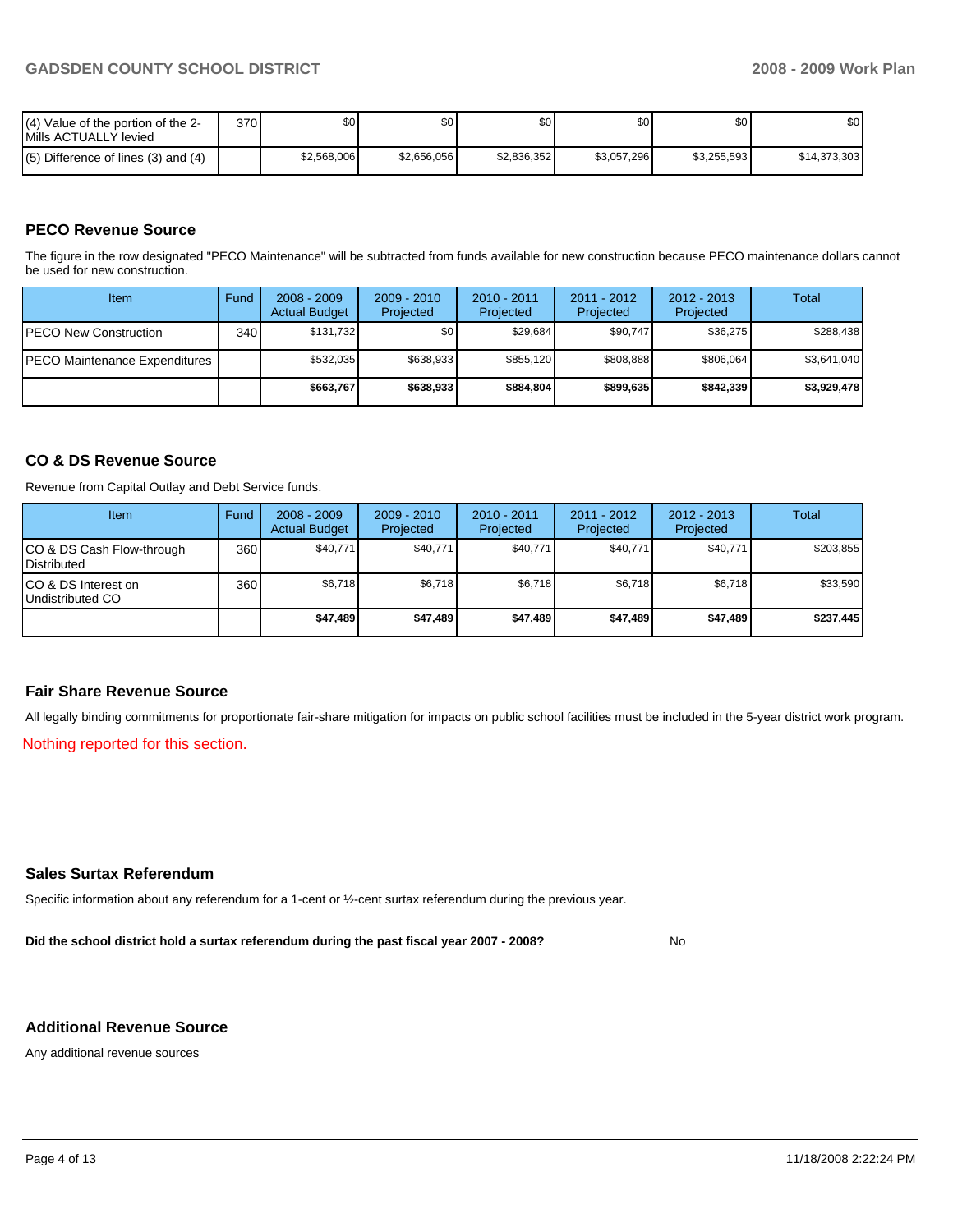| Item                                                                                                   | 2008 - 2009<br><b>Actual Value</b> | $2009 - 2010$<br>Projected | 2010 - 2011<br>Projected | 2011 - 2012<br>Projected | 2012 - 2013<br>Projected | <b>Total</b> |
|--------------------------------------------------------------------------------------------------------|------------------------------------|----------------------------|--------------------------|--------------------------|--------------------------|--------------|
| Proceeds from a s.1011.14/15 F.S. Loans                                                                | \$0                                | \$0                        | \$0                      | \$0                      | \$0                      | \$0          |
| District Bonds - Voted local bond<br>referendum proceeds per s.9, Art VII<br><b>State Constitution</b> | \$0                                | \$0                        | \$0                      | \$0                      | \$0                      | \$0          |
| Proceeds from Special Act Bonds                                                                        | \$0                                | \$0                        | \$0                      | \$0                      | \$0                      | \$0          |
| Estimated Revenue from CO & DS Bond<br>Sale                                                            | \$0                                | \$0                        | \$0                      | \$0                      | \$0                      | \$0          |
| Proceeds from Voted Capital<br>Improvements millage                                                    | \$0                                | \$0                        | \$0                      | \$0                      | \$0                      | \$0          |
| Other Revenue for Other Capital Projects                                                               | \$0                                | \$0                        | \$0                      | \$0                      | \$0                      | \$0          |
| Proceeds from 1/2 cent sales surtax<br>authorized by school board                                      | \$0                                | \$0                        | \$0                      | \$0                      | \$0                      | \$0          |
| Proceeds from local governmental<br>infrastructure sales surtax                                        | \$0                                | \$0                        | \$0                      | \$0                      | \$0                      | \$0          |
| Proceeds from Certificates of<br>Participation (COP's) Sale                                            | \$0                                | \$0                        | \$0                      | \$0                      | \$0                      | \$0          |
| Classrooms First Bond proceeds amount<br>authorized in FY 1997-98                                      | \$0                                | \$0                        | \$0                      | \$0                      | \$0                      | \$0          |
| <b>Classrooms for Kids</b>                                                                             | \$0                                | \$0                        | \$0                      | \$0                      | \$0                      | \$0          |
| <b>District Equity Recognition</b>                                                                     | \$0                                | \$0                        | \$0                      | \$0                      | \$0                      | \$0          |
| <b>Federal Grants</b>                                                                                  | \$0                                | \$0                        | \$0                      | \$0                      | \$0                      | \$0          |
| Proportionate share mitigation (actual<br>cash revenue only, not in kind donations)                    | \$0                                | \$0                        | \$0                      | \$0                      | \$0                      | \$0          |
| Impact fees received                                                                                   | \$0                                | \$0                        | \$0                      | \$0                      | \$0                      | \$0          |
| Private donations                                                                                      | \$0                                | \$0                        | \$0                      | \$0                      | \$0                      | \$0          |
| Grants from local governments or not-for-<br>profit organizations                                      | \$0                                | \$0                        | \$0                      | \$0                      | \$0                      | \$0          |
| Interest, Including Profit On Investment                                                               | \$0                                | \$0                        | \$0                      | \$0                      | \$0                      | \$0          |
| Revenue from Bonds pledging proceeds<br>from 1 cent or 1/2 cent Sales Surtax                           | \$0                                | \$0                        | \$0                      | \$0                      | \$0                      | \$0          |
| <b>Fund Balance Carried Forward</b>                                                                    | \$0                                | \$0                        | \$0                      | \$0                      | \$0                      | \$0          |
| <b>Obligated Fund Balance Carried Forward</b>                                                          | \$0                                | \$0                        | \$0                      | \$0                      | \$0                      | \$0          |
| <b>Special Facilities Account</b>                                                                      | \$0                                | \$0                        | \$0                      | \$0                      | \$0                      | \$0          |
| One Cent - 1/2 Cent Sales Surtax Debt<br>Service                                                       | \$0                                | \$0                        | \$0                      | \$0                      | \$0                      | \$0          |
| <b>Subtotal</b>                                                                                        | \$0                                | \$0                        | \$0                      | \$0                      | \$0                      | \$0          |

# **Total Revenue Summary**

| <b>Item Name</b>                                                       | $2008 - 2009$<br><b>Budget</b> | $2009 - 2010$<br>Projected | $2010 - 2011$<br>Projected | 2011 - 2012<br>Projected | $2012 - 2013$<br>Projected | <b>Five Year Total</b> |
|------------------------------------------------------------------------|--------------------------------|----------------------------|----------------------------|--------------------------|----------------------------|------------------------|
| Local Two Mill Discretionary Capital<br>Outlay Revenue                 | SO I                           | \$0                        | \$0                        | \$0                      | \$0                        | \$0                    |
| <b>IPECO and 2 Mill Maint and Other 2 Mill</b><br><b>IExpenditures</b> | (\$3,043,965)                  | \$118,933                  | \$550.120                  | \$588.888                | \$546.064                  | (\$1,239,960)          |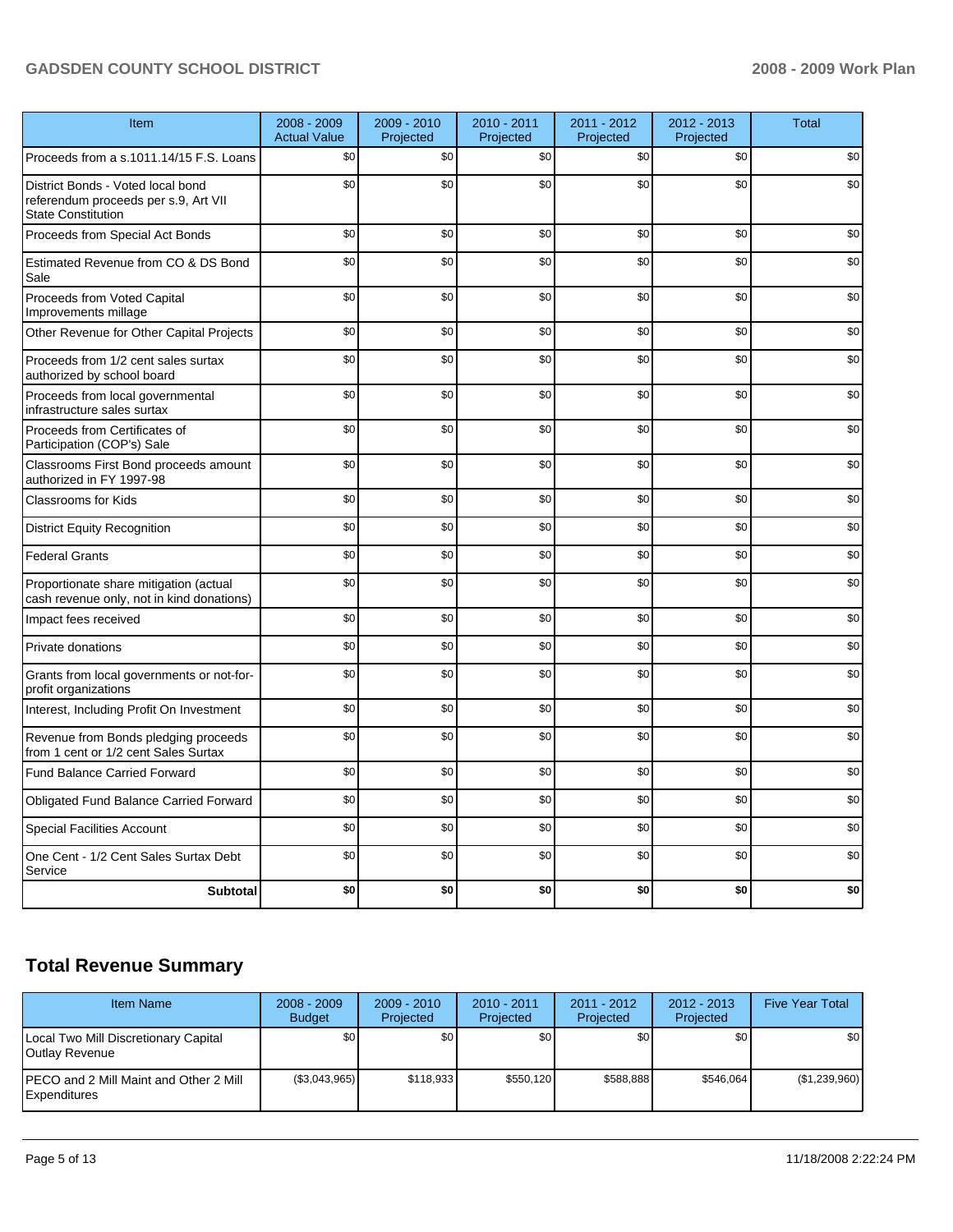| PECO Maintenance Revenue                     | \$532,035                      | \$638,933                  | \$855,120                | \$808,888                | \$806,064                  | \$3,641,040            |
|----------------------------------------------|--------------------------------|----------------------------|--------------------------|--------------------------|----------------------------|------------------------|
| <b>Available 2 Mill for New Construction</b> | (\$3,043,965)                  | \$118,933                  | \$550,120                | \$588,888                | \$546,064                  | (\$1,239,960)          |
| <b>Item Name</b>                             | $2008 - 2009$<br><b>Budget</b> | $2009 - 2010$<br>Projected | 2010 - 2011<br>Projected | 2011 - 2012<br>Projected | $2012 - 2013$<br>Projected | <b>Five Year Total</b> |
| ICO & DS Revenue                             | \$47,489                       | \$47,489                   | \$47,489                 | \$47,489                 | \$47,489                   | \$237,445              |
| <b>IPECO New Construction Revenue</b>        | \$131,732                      | \$0                        | \$29,684                 | \$90,747                 | \$36,275                   | \$288,438              |
| <b>I</b> Other/Additional Revenue            | \$0                            | \$0 <sub>1</sub>           | \$0                      | \$0                      | \$0                        | \$0                    |
| <b>Total Additional Revenue</b>              | \$179,221                      | \$47,489                   | \$77,173                 | \$138,236                | \$83,764                   | \$525,883              |
| Total Available Revenue                      | ( \$2,864,744)                 | \$166,422                  | \$627,293                | \$727,124                | \$629,828                  | (S714,077)             |

# **Tracking**

# **Capacity Tracking**

| Location                                               | $2008 -$<br><b>2009 Satis.</b><br>Stu. Sta. | Actual<br>$2008 -$<br><b>2009 FISH</b><br>Capacity | Actual<br>$2007 -$<br>2008<br><b>COFTE</b> | # Class<br>Rooms | <b>Actual</b><br>Average<br>$2008 -$<br>2009 Class<br><b>Size</b> | Actual<br>$2008 -$<br>2009<br>Utilization | <b>New</b><br>Stu.<br>Capacity | <b>New</b><br>Rooms to<br>be<br>Added/Re<br>moved | Projected<br>$2012 -$<br>2013<br><b>COFTE</b> | Projected<br>$2012 -$<br>2013<br><b>Utilization</b> | Projected<br>$2012 -$<br>2013 Class<br><b>Size</b> |
|--------------------------------------------------------|---------------------------------------------|----------------------------------------------------|--------------------------------------------|------------------|-------------------------------------------------------------------|-------------------------------------------|--------------------------------|---------------------------------------------------|-----------------------------------------------|-----------------------------------------------------|----------------------------------------------------|
| <b>CHATTAHOOCHEE</b><br><b>SENIOR HIGH</b>             | 0                                           | 0                                                  | 0                                          | $\Omega$         | $\Omega$                                                          | 0.00%                                     | $\Omega$                       | $\Omega$                                          | $\Omega$                                      | 0.00%                                               | $\Omega$                                           |
| <b>IGEORGE W MUNROE</b><br><b>IELEMENTARY</b>          | 859                                         | 859                                                | 666                                        | 46               | 14                                                                | 78.00 %                                   | $\Omega$                       | $\Omega$                                          | $\Omega$                                      | 0.00%                                               | $\mathbf 0$                                        |
| lgreensboro<br><b>ELEMENTARY SCHOOL</b><br>(NEW)       | 546                                         | 491                                                | 169                                        | 28               | 6                                                                 | 35.00 %                                   | 0                              | $\Omega$                                          | $\Omega$                                      | 0.00%                                               | $\mathbf 0$                                        |
| <b>HAVANA NORTHSIDE</b><br><b>SENIOR HIGH</b>          | $\Omega$                                    | $\Omega$                                           | 0                                          | $\Omega$         | $\Omega$                                                          | 0.00%                                     | $\Omega$                       | $\Omega$                                          | $\Omega$                                      | 0.00%                                               | $\Omega$                                           |
| <b>HAVANA ELEMENTARY</b>                               | 878                                         | 878                                                | 496                                        | 46               | 11                                                                | 57.00 %                                   | $\Omega$                       | $\Omega$                                          | $\Omega$                                      | 0.00%                                               | $\Omega$                                           |
| <b>GADSDEN</b><br><b>IELEMENTARY MAGNET</b><br> SCHOOL | 226                                         | 226                                                | 126                                        | 13               | 10                                                                | 56.00 %                                   | $\Omega$                       | $\Omega$                                          | 0                                             | 0.00%                                               | $\mathbf 0$                                        |
| IWEST GADSDEN HIGH<br>SCHOOL (NEW)                     | 747                                         | $\Omega$                                           | 521                                        | 36               | 14                                                                | 0.00%                                     | $\Omega$                       | $\Omega$                                          | $\Omega$                                      | 0.00%                                               | $\Omega$                                           |
| ICARTER-PARRAMORE<br>IALTERNATIVE SCHOOL               | 1,030                                       | 1,030                                              | 338                                        | 48               | 7                                                                 | 33.00 %                                   | $\Omega$                       | $\Omega$                                          | $\Omega$                                      | 0.00%                                               | $\Omega$                                           |
| ITRANSPORTATION<br>ICENTER                             | $\Omega$                                    | $\Omega$                                           | $\Omega$                                   | $\Omega$         | $\Omega$                                                          | 0.00%                                     | $\Omega$                       | $\Omega$                                          | $\Omega$                                      | 0.00%                                               | $\Omega$                                           |
| HAVANA MIDDLE (NEW)                                    | 574                                         | 517                                                | 214                                        | 25               | 9                                                                 | 41.00 %                                   | $\Omega$                       | $\Omega$                                          | $\Omega$                                      | 0.00%                                               | $\mathbf 0$                                        |
| IEAST GADSDEN HIGH<br>Ischool                          | 1,517                                       | 1,441                                              | 1,026                                      | 64               | 16                                                                | 71.00 %                                   | $\Omega$                       | $\Omega$                                          | $\Omega$                                      | 0.00%                                               | $\Omega$                                           |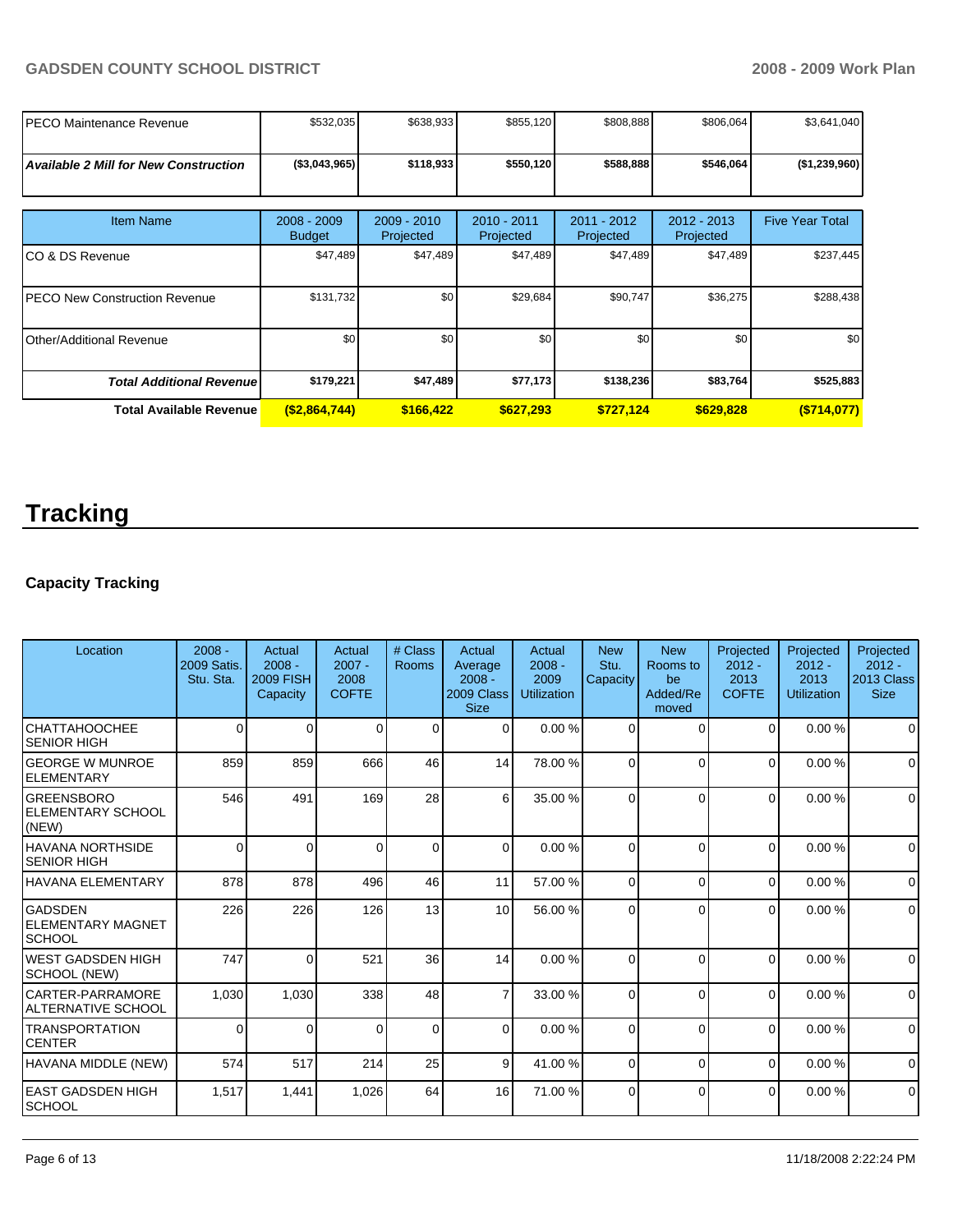| IGADSDEN TECHNICAL<br>IINSTITUTE   | 295    | 295   | 21    | 14  | $\sim$          | 7.00 %  | $\Omega$ | 0        | 0.00% | $\mathbf 0$ |
|------------------------------------|--------|-------|-------|-----|-----------------|---------|----------|----------|-------|-------------|
| IGREENSBORO<br>ELEMENTARY (OLD)    | 542    | 542   | 204   | 29  |                 | 38.00 % |          | 0        | 0.00% | 0           |
| ICHATTAHOOCHEE<br>IELEMENTARY      | 485    | 485   | 191   | 25  | 8               | 39.00 % |          | 0        | 0.00% | 0           |
| lGRETNA ELEMENTARY                 | 457    | 457   | 290   | 25  | 12 <sub>1</sub> | 63.00 % | $\Omega$ | 0        | 0.00% | 0           |
| <b>ISAINT JOHNS</b><br>IELEMENTARY | 462    | 462   | 367   | 25  | 15              | 79.00 % | $\Omega$ | $\Omega$ | 0.00% | $\mathbf 0$ |
| ISTEWART STREET<br>IELEMENTARY     | 805    | 805   | 474   | 43  | 11              | 59.00 % | $\Omega$ | 0        | 0.00% | 0           |
| IJAMES A SHANKS<br>IMIDDLE SCHOOL  | 1,249  | 1,124 | 612   | 52  | 12 <sub>1</sub> | 54.00 % | $\Omega$ | $\Omega$ | 0.00% | 0           |
|                                    | 10,672 | 9,612 | 5,716 | 519 | 11              | 59.47 % | 0        | 0        | 0.00% | $\mathbf 0$ |

The COFTE Projected Total (0) for 2012 - 2013 must match the Official Forecasted COFTE Total (5,343 ) for 2012 - 2013 before this section can be completed. In the event that the COFTE Projected Total does not match the Official forecasted COFTE, then the Balanced Projected COFTE Table should be used to balance COFTE.

| Projected COFTE for 2012 - 2013 | Grade Level |                 |  |
|---------------------------------|-------------|-----------------|--|
| Elementary (PK-3)               | 2,202       |                 |  |
| Middle (4-8)                    | 2,042       | Elementary (PK- |  |
| High (9-12)                     | 1,100       | Middle (4-8)    |  |
|                                 | 5,343       | $(9-12)$        |  |

| $\overline{2}$<br>$\overline{2}$ | <b>Grade Level Type</b> | <b>Balanced Projected</b><br>COFTE for 2012 - 2013 |
|----------------------------------|-------------------------|----------------------------------------------------|
| Ć                                | Elementary (PK-3)       | 2,202                                              |
| 3                                | Middle (4-8)            | 2,042                                              |
|                                  | High (9-12)             | 1,100                                              |
|                                  |                         | 5,344                                              |

# **Relocatable Replacement**

Number of relocatable classrooms clearly identified and scheduled for replacement in the school board adopted financially feasible 5-year district work program.

| Location                               | 2008<br>2009 | $-2010$<br>$2009 -$ | 2010 - 2011 | $-2012$<br>2011 | $2012 - 2013$ | Year 5 Total |
|----------------------------------------|--------------|---------------------|-------------|-----------------|---------------|--------------|
| <b>Total Relocatable Replacements:</b> | 0            |                     |             |                 |               | 0            |

# **Charter Schools Tracking**

Information regarding the use of charter schools.

Nothing reported for this section.

# **Special Purpose Classrooms Tracking**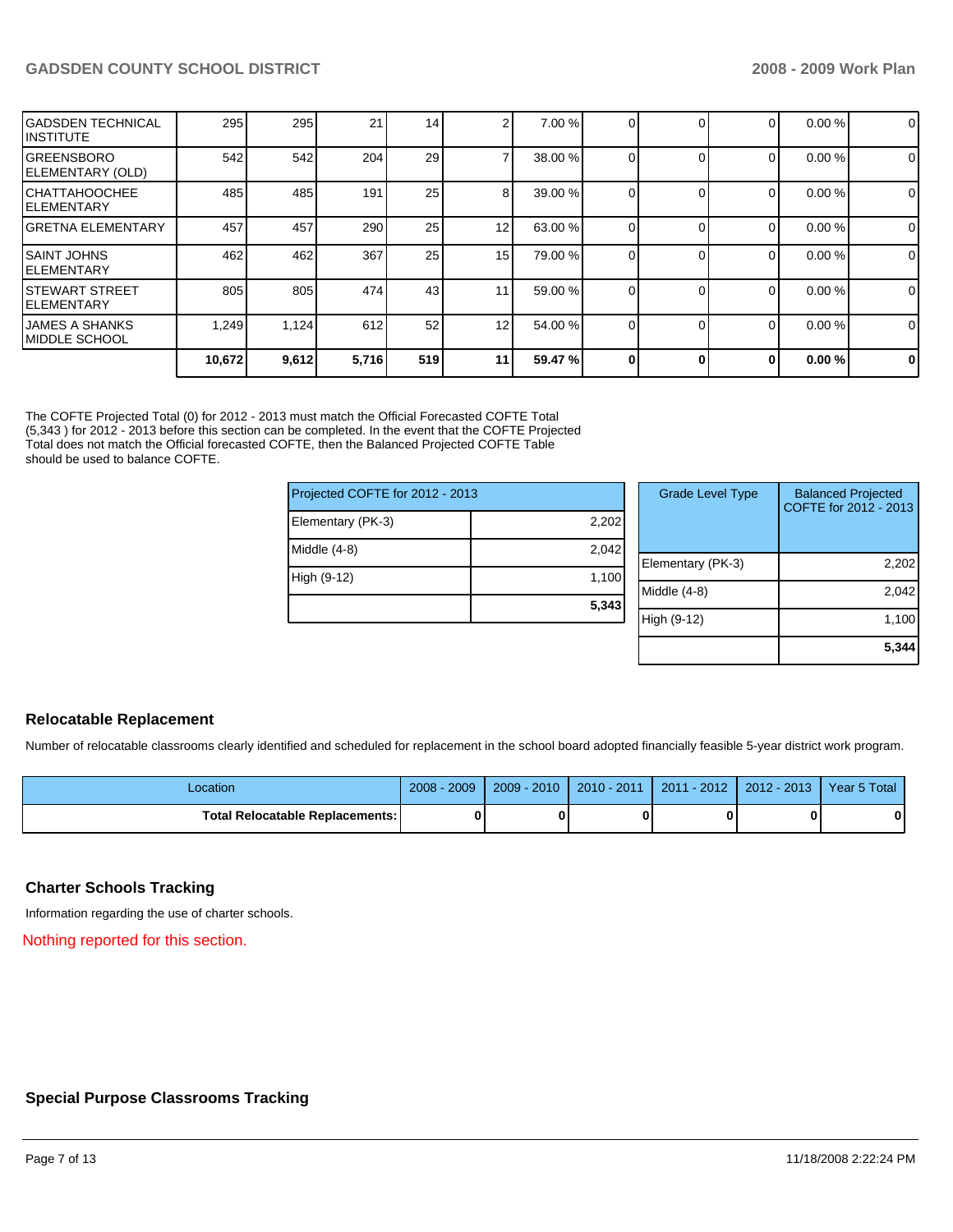The number of classrooms that will be used for certain special purposes in the current year, by facility and type of classroom, that the district will, 1), not use for educational purposes, and 2), the co-teaching classrooms that are not open plan classrooms and will be used for educational purposes.

| School                               | <b>School Type</b> | # of Elementary<br>K-3 Classrooms | # of Middle 4-8<br><b>Classrooms</b> | $#$ of High 9-12<br><b>Classrooms</b> | # of $ESE$<br><b>Classrooms</b> | # of Combo<br><b>Classrooms</b> | <b>Total</b><br><b>Classrooms</b> |
|--------------------------------------|--------------------|-----------------------------------|--------------------------------------|---------------------------------------|---------------------------------|---------------------------------|-----------------------------------|
| <b>Total Educational Classrooms:</b> |                    |                                   |                                      |                                       |                                 |                                 |                                   |
|                                      |                    |                                   |                                      |                                       |                                 |                                 |                                   |
| School                               | <b>School Type</b> | # of Elementary<br>K-3 Classrooms | # of Middle 4-8<br><b>Classrooms</b> | $#$ of High 9-12<br>Classrooms        | # of $ESE$<br><b>Classrooms</b> | # of Combo<br><b>Classrooms</b> | Total<br><b>Classrooms</b>        |
| <b>Total Co-Teaching Classrooms:</b> |                    |                                   |                                      | 0                                     |                                 | 01                              | 0                                 |

#### **Infrastructure Tracking**

**Necessary offsite infrastructure requirements resulting from expansions or new schools. This section should include infrastructure information related to capacity project schedules and other project schedules (Section 4).** 

Not Specified

**Proposed location of planned facilities, whether those locations are consistent with the comprehensive plans of all affected local governments, and recommendations for infrastructure and other improvements to land adjacent to existing facilities. Provisions of 1013.33(12), (13) and (14) and 1013.36 must be addressed for new facilities planned within the 1st three years of the plan (Section 5).** 

Not Specified

**Consistent with Comp Plan?** No

#### **Net New Classrooms**

The number of classrooms, by grade level and type of construction, that were added during the last fiscal year.

| List the net new classrooms added in the 2007 - 2008 fiscal year.                                                                                       | List the net new classrooms to be added in the 2008 - 2009 fiscal<br>year. |                                 |                                |                      |                                                                        |                            |                                |                        |
|---------------------------------------------------------------------------------------------------------------------------------------------------------|----------------------------------------------------------------------------|---------------------------------|--------------------------------|----------------------|------------------------------------------------------------------------|----------------------------|--------------------------------|------------------------|
| "Classrooms" is defined as capacity carrying classrooms that are added to increase<br>capacity to enable the district to meet the Class Size Amendment. |                                                                            |                                 |                                |                      | Totals for fiscal year 2008 - 2009 should match totals in Section 15A. |                            |                                |                        |
| Location                                                                                                                                                | $2007 - 2008$ #<br><b>Permanent</b>                                        | 2007 - 2008 #<br><b>Modular</b> | $2007 - 2008$ #<br>Relocatable | 2007 - 2008<br>Total | $2008 - 2009$ #<br>Permanent                                           | $2008 - 2009$ #<br>Modular | $2008 - 2009$ #<br>Relocatable | $2008 - 2009$<br>Total |
| Elementary (PK-3)                                                                                                                                       |                                                                            |                                 |                                |                      |                                                                        |                            |                                |                        |
| Middle (4-8)                                                                                                                                            |                                                                            |                                 |                                |                      |                                                                        |                            |                                |                        |
| High (9-12)                                                                                                                                             |                                                                            |                                 |                                |                      |                                                                        |                            |                                |                        |
|                                                                                                                                                         |                                                                            |                                 |                                |                      |                                                                        |                            |                                | O                      |

# **Relocatable Student Stations**

Number of students that will be educated in relocatable units, by school, in the current year, and the projected number of students for each of the years in the workplan.

| <b>Site</b>                | 2009<br>2008 | 2010<br>$2009 -$ | 2011<br>$2010 -$              | $-2012$<br>2011          | 2012 - 2013 | 5 Year Average |
|----------------------------|--------------|------------------|-------------------------------|--------------------------|-------------|----------------|
| ISTEWART STREET ELEMENTARY | 122<br>ے ،   | 90               | $\overline{\phantom{a}}$<br>∼ | $\overline{\phantom{a}}$ |             | 74             |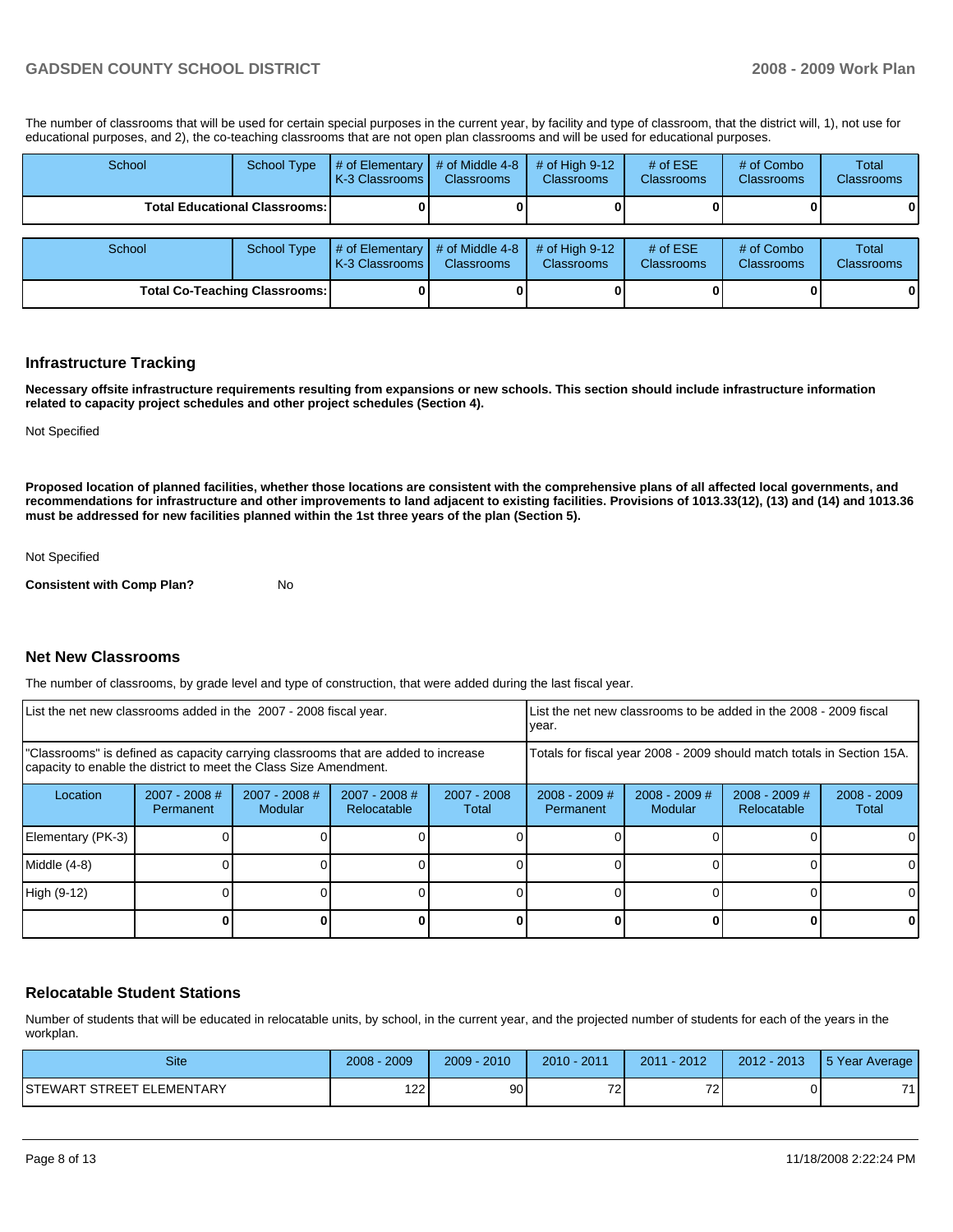| JAMES A SHANKS MIDDLE SCHOOL              | 140             | 140      | 140      | 140      | $\Omega$ | 112             |
|-------------------------------------------|-----------------|----------|----------|----------|----------|-----------------|
| ICARTER-PARRAMORE ALTERNATIVE SCHOOL      | 101             | 0        | 0        | 0        | $\Omega$ | 20 <sup>1</sup> |
| <b>ITRANSPORTATION CENTER</b>             | $\Omega$        | 0        | 0        | $\Omega$ | $\Omega$ | $\Omega$        |
| HAVANA MIDDLE (NEW)                       | 0               | $\Omega$ | 0        | $\Omega$ | $\Omega$ | $\overline{0}$  |
| ISAINT JOHNS ELEMENTARY                   | 36 <sup>1</sup> | 18       | ∩        | 0        | $\Omega$ | 11              |
| IHAVANA NORTHSIDE SENIOR HIGH             | $\overline{0}$  | 0        | 0        | $\Omega$ | $\Omega$ | $\overline{0}$  |
| lhavana elementary                        | 152             | 152      | 152      | 152      | $\Omega$ | 122             |
| IGADSDEN ELEMENTARY MAGNET SCHOOL         | $\Omega$        | 0        | 0        | $\Omega$ | $\Omega$ | $\overline{0}$  |
| GREENSBORO ELEMENTARY (OLD)               | 74              | 0        | $\Omega$ | $\Omega$ | $\Omega$ | 15              |
| CHATTAHOOCHEE ELEMENTARY                  | 76              | 0        | $\Omega$ | $\Omega$ | $\Omega$ | 15              |
| İGRETNA ELEMENTARY                        | 36 <sup>1</sup> | 18       | 18       | 18       | $\Omega$ | 18 <sup>1</sup> |
| IGADSDEN TECHNICAL INSTITUTE              | 100             | 100      | 100      | 100      | $\Omega$ | 80              |
| WEST GADSDEN HIGH SCHOOL (NEW)            | $\Omega$        | 0        | 0        | $\Omega$ | $\Omega$ | $\Omega$        |
| IEAST GADSDEN HIGH SCHOOL                 | $\Omega$        | $\Omega$ | $\Omega$ | $\Omega$ | $\Omega$ | $\Omega$        |
| CHATTAHOOCHEE SENIOR HIGH                 | $\Omega$        | $\Omega$ | 0        | $\Omega$ | $\Omega$ | $\Omega$        |
| IGEORGE W MUNROE ELEMENTARY               | 178             | 178      | 178      | 178      | $\Omega$ | 142             |
| <b>GREENSBORO ELEMENTARY SCHOOL (NEW)</b> | 144             | 126      | 108      | 90       | $\Omega$ | 94              |

| <b>Totals for GADSDEN COUNTY SCHOOL DISTRICT</b>  |         |       |        |       |       |       |
|---------------------------------------------------|---------|-------|--------|-------|-------|-------|
| Total students in relocatables by year.           | 1.159 l | 8221  | 768    | 750   |       | 700   |
| Total number of COFTE students projected by year. | 5,649   | 5,509 | 5,396  | 5.354 | 5,343 | 5.450 |
| Percent in relocatables by year.                  | 21%     | 15 %  | 14 % I | 14%   | 0%    | 13 %  |

# **Leased Facilities Tracking**

Exising leased facilities and plans for the acquisition of leased facilities, including the number of classrooms and student stations, as reported in the educational plant survey, that are planned in that location at the end of the five year workplan.

| Location                                  | # of Leased<br>Classrooms 2008 -<br>2009 | <b>FISH Student</b><br><b>Stations</b> | Owner                           | # of Leased<br>Classrooms 2012 -<br>2013 | <b>FISH Student</b><br><b>Stations</b> |
|-------------------------------------------|------------------------------------------|----------------------------------------|---------------------------------|------------------------------------------|----------------------------------------|
| <b>IHAVANA ELEMENTARY</b>                 |                                          |                                        | 22 Modular Space<br>Corporation |                                          |                                        |
| GREENSBORO ELEMENTARY (OLD)               |                                          |                                        | 23 Modular Space<br>Corporation |                                          |                                        |
| <b>GREENSBORO ELEMENTARY SCHOOL (NEW)</b> |                                          |                                        | 0 Modular Space<br>Corporation  |                                          |                                        |
| ICHATTAHOOCHEE SENIOR HIGH                |                                          |                                        |                                 |                                          |                                        |
| <b>IGEORGE W MUNROE ELEMENTARY</b>        |                                          |                                        |                                 |                                          |                                        |
| IHAVANA NORTHSIDE SENIOR HIGH             |                                          | 25                                     |                                 |                                          |                                        |
| IGADSDEN ELEMENTARY MAGNET SCHOOL         |                                          |                                        |                                 |                                          |                                        |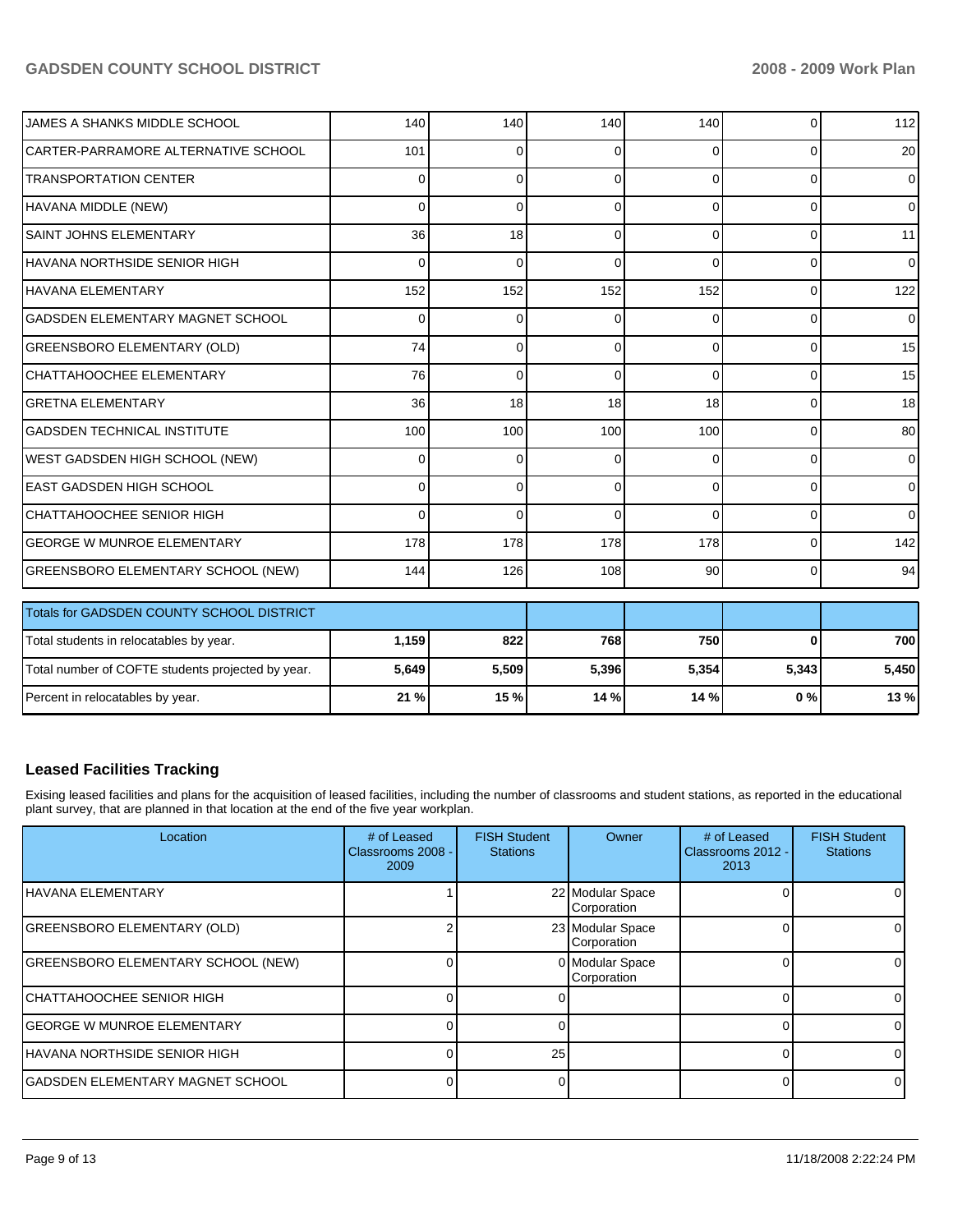| WEST GADSDEN HIGH SCHOOL (NEW)      |    |    |  | ΩI |
|-------------------------------------|----|----|--|----|
| CARTER-PARRAMORE ALTERNATIVE SCHOOL |    |    |  |    |
| <b>TRANSPORTATION CENTER</b>        |    |    |  | ΩI |
| HAVANA MIDDLE (NEW)                 |    |    |  |    |
| EAST GADSDEN HIGH SCHOOL            |    |    |  | ΩI |
| <b>GADSDEN TECHNICAL INSTITUTE</b>  | ∩  |    |  | 0  |
| <b>GRETNA ELEMENTARY</b>            |    |    |  |    |
| <b>SAINT JOHNS ELEMENTARY</b>       |    |    |  | ΩI |
| <b>STEWART STREET ELEMENTARY</b>    |    |    |  | 0  |
| JAMES A SHANKS MIDDLE SCHOOL        | O. | 0  |  |    |
|                                     |    | 70 |  |    |

# **Failed Standard Relocatable Tracking**

Relocatable units currently reported by school, from FISH, and the number of relocatable units identified as 'Failed Standards'.

Nothing reported for this section.

# **Planning**

# **Class Size Reduction Planning**

**Plans approved by the school board that reduce the need for permanent student stations such as acceptable school capacity levels, redistricting, busing, year-round schools, charter schools, magnet schools, public-private partnerships, multitrack scheduling, grade level organization, block scheduling, or other alternatives.** 

# **School Closure Planning**

**Plans for the closure of any school, including plans for disposition of the facility or usage of facility space, and anticipated revenues.** 

Greensboro Elementary (old) 62 Lonnie Clark Rd. was closed as of December 30, 2007.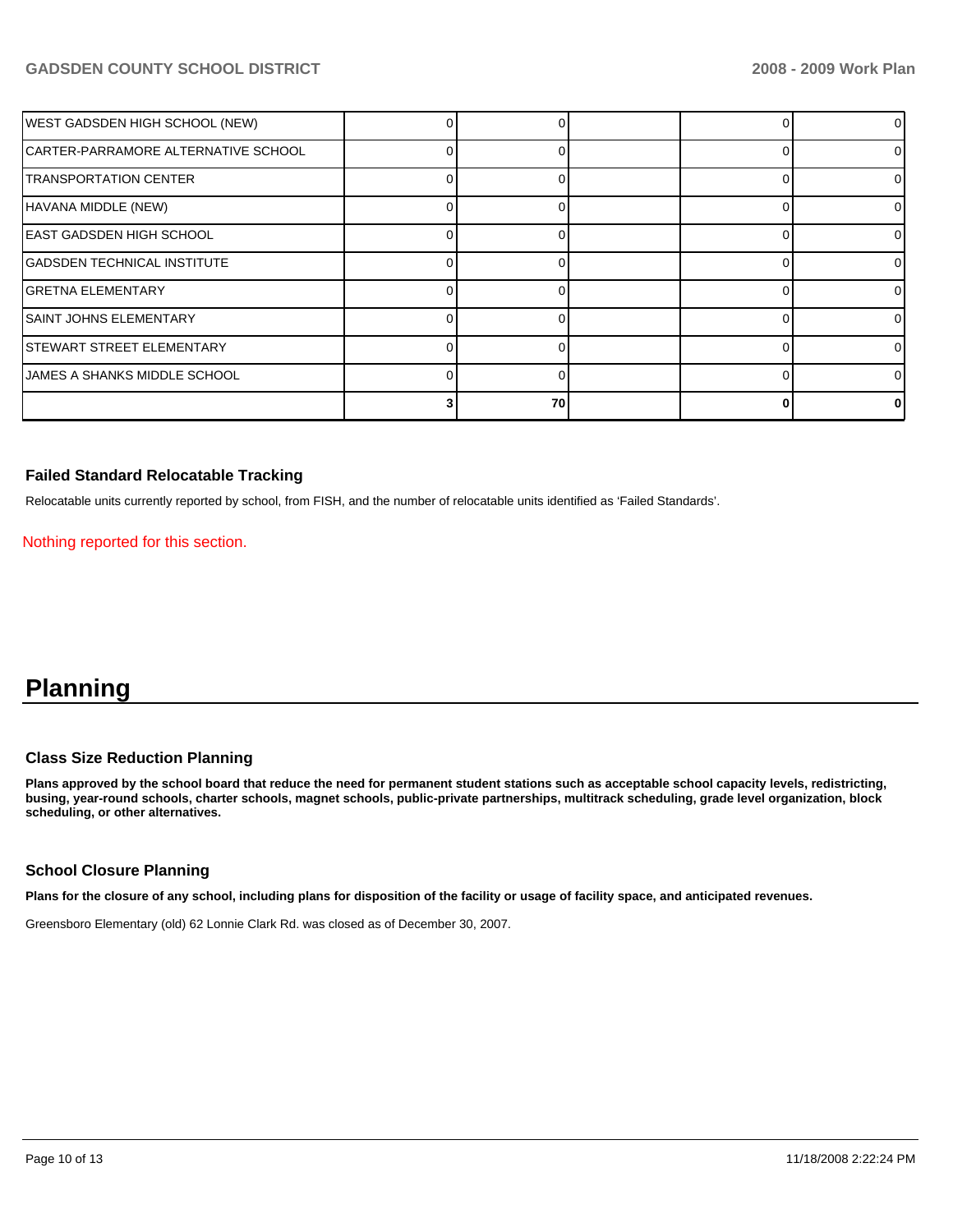# **Long Range Planning**

#### **Ten-Year Maintenance**

District projects and locations regarding the projected need for major renovation, repair, and maintenance projects within the district in years 6-10 beyond the projects plans detailed in the five years covered by the work plan.

Nothing reported for this section.

#### **Ten-Year Capacity**

Schedule of capital outlay projects projected to ensure the availability of satisfactory student stations for the projected student enrollment in K-12 programs for the future 5 years beyond the 5-year district facilities work program.

Nothing reported for this section.

# **Ten-Year Planned Utilization**

Schedule of planned capital outlay projects identifying the standard grade groupings, capacities, and planned utilization rates of future educational facilities of the district for both permanent and relocatable facilities.

| Grade Level Projections         | <b>FISH</b><br><b>Student</b><br><b>Stations</b> | <b>Actual 2007 -</b><br><b>2008 FISH</b><br>Capacity | Actual<br>$2007 -$<br>2008<br><b>COFTE</b> | Actual 2007 - 2008<br><b>Utilization</b> | Actual 2008 - 2009 / 2017 - 2018 new<br>Student Capacity to be added/removed | Projected 2017<br>2018 COFTE | Projected 2017 -<br>2018 Utilization |
|---------------------------------|--------------------------------------------------|------------------------------------------------------|--------------------------------------------|------------------------------------------|------------------------------------------------------------------------------|------------------------------|--------------------------------------|
| Elementary - District<br>Totals | 5.319                                            | 5,319                                                | 2,983.37                                   | 56.08 %                                  |                                                                              | 2,800                        | 52.64 %                              |
| Middle - District Totals        | 1.823                                            | 1.641                                                | 826.24                                     | 50.34 %                                  |                                                                              | 1.197                        | 72.94 %                              |
| High - District Totals          | 2.258                                            | 2.108                                                | .546.37                                    | 73.34 %                                  |                                                                              | 1,259                        | 59.72 %                              |
| Other - ESE, etc                | 1,382                                            | 1,325                                                | 359.83                                     | 27.17 %                                  |                                                                              | 375                          | 28.30 %                              |
|                                 | 10.782                                           | 10,393                                               | 5.715.81                                   | 55.00 %                                  |                                                                              | 5,631                        | 54.18%                               |

# **Ten-Year Infrastructure Planning**

**Proposed Location of Planned New, Remodeled, or New Additions to Facilities in 06 thru 10 out years (Section 28).** 

Nothing reported for this section.

Plans for closure of any school, including plans for disposition of the facility or usage of facility space, and anticipated revenues in the 06 thru 10 out **years (Section 29).**